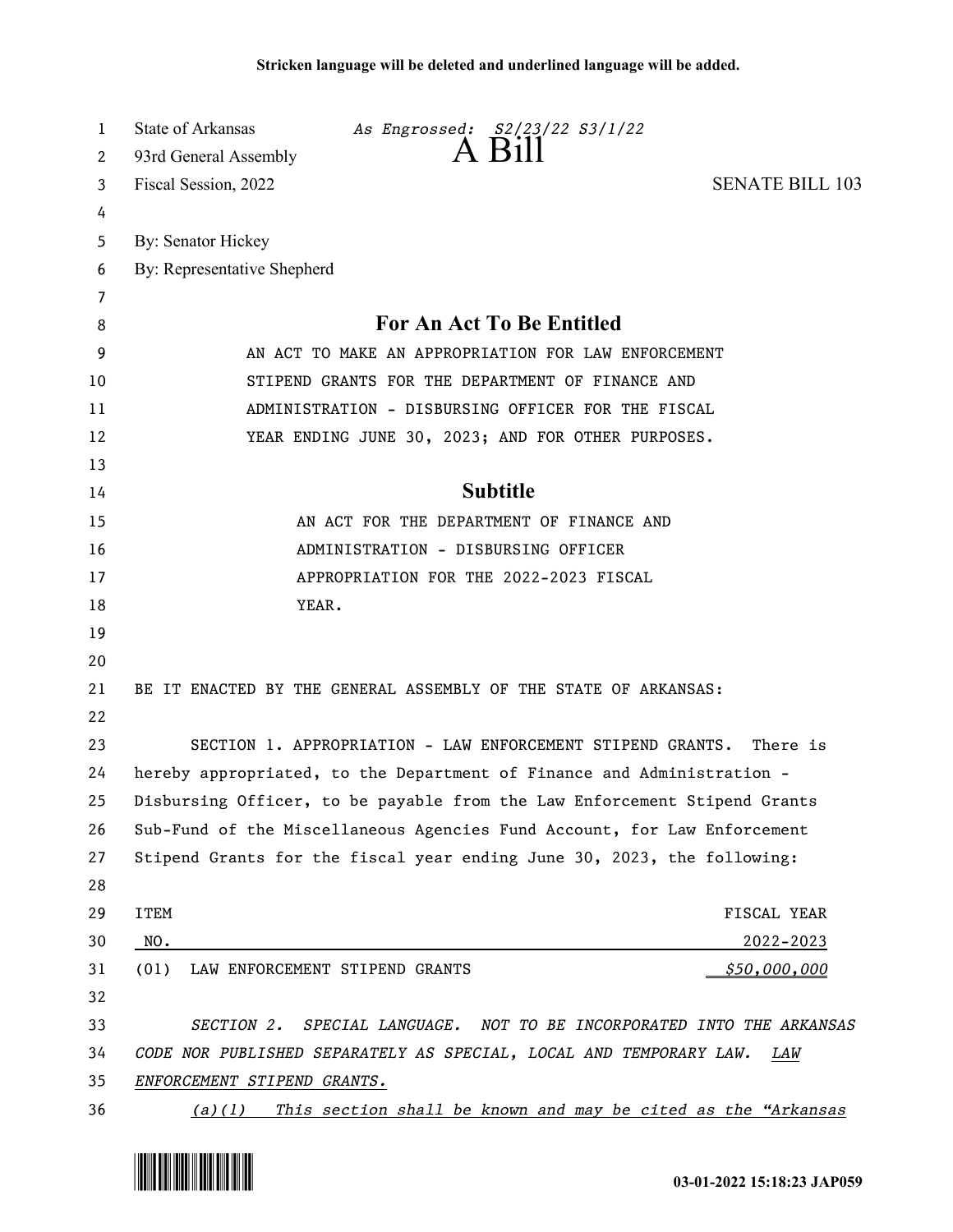*Full-Time Law Enforcement Officer Salary Stipend Act of 2022". (2) It is the intent of the General Assembly that: (A) An eligible full-time law enforcement officer is not awarded more than one (1) salary stipend under this section even if the eligible full-time law enforcement officer is employed by more than one (1) eligible local law enforcement agency or eligible state law enforcement agency during the applicable time period described under this section; and (B) The salary stipends awarded under this section shall not occur more than one (1) time unless authorized by the General Assembly in subsequent legislation. (3)(A) While all persons employed by a local or a state law enforcement agency or other state agency, locality, or political subdivision of the state are engaged in important and vital work in our criminal justice system, it is the intent of the General Assembly to limit the salary stipends provided for under this section to the most vital law enforcement officers who are out on the street, literally standing between criminals and the public or engaged in the active investigation of criminal acts committed against the public at large. (B) As such, the General Assembly intends for the salary stipends to be awarded to our state troopers, our deputy county sheriffs, our city and municipal police officers, our officers engaged in closely supervising our probationers and parolees, detectives who solve crimes, our patrolmen and patrolwomen, our criminal investigators, and any of the other certified law enforcement officers who patrol and work our streets, who are the face of our communities, and who are active every day in protecting the public and stopping and investigating crime. (b) As used in this section: (1) "Auxiliary law enforcement officer" means a person who: (A) Meets the minimum standards and training requirements prescribed for an auxiliary law enforcement officer by law; (B) Receives no salary or wages for the performance of his or her duties; and (C) Is appointed by a political subdivision of the state or a law enforcement agency as a reserve officer, volunteer officer, or mounted patrol, not including any law enforcement officer or deputy county sheriff employed by a planned community property owners' association;*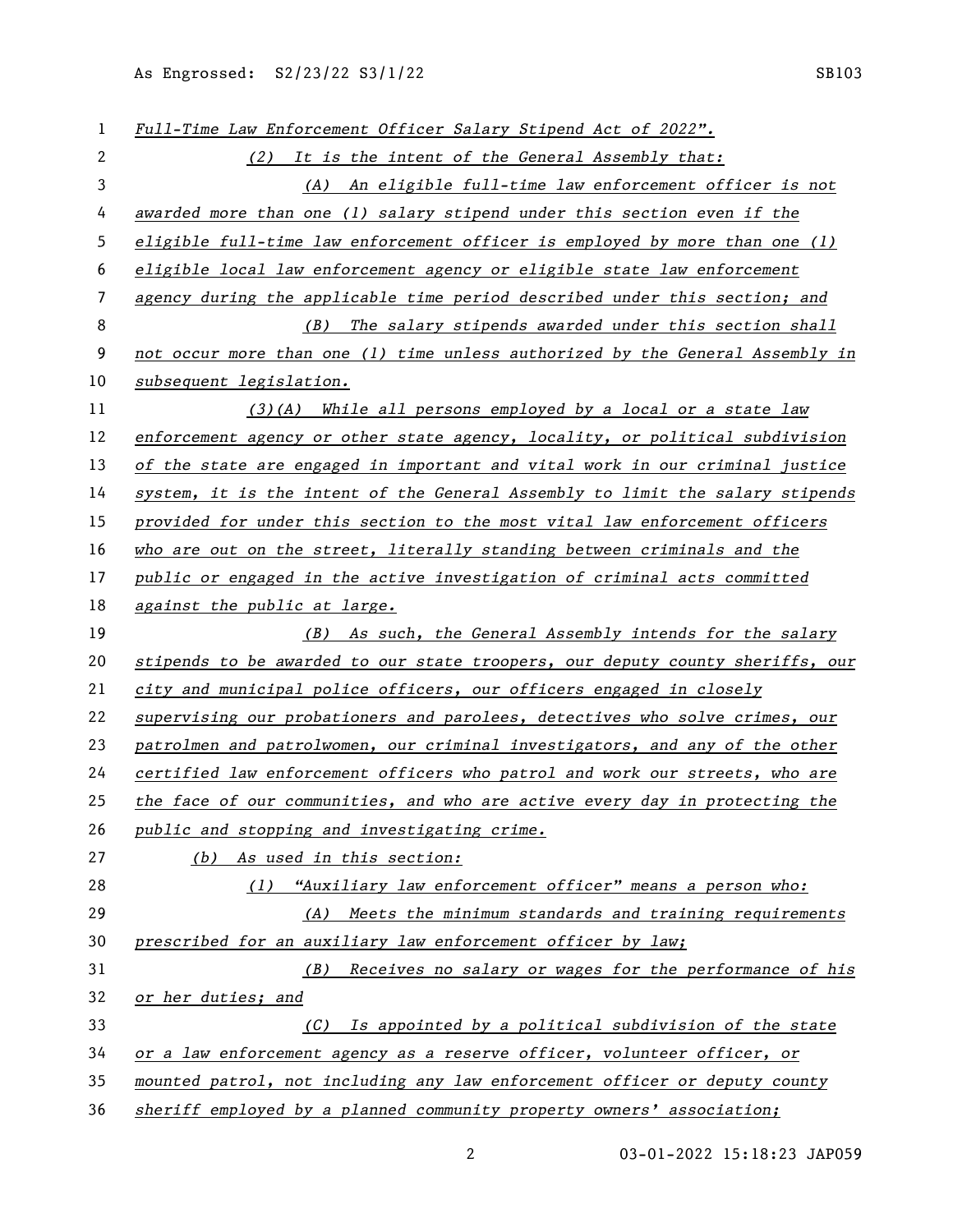| 1  | $(2)$ (A) "Eligible full-time law enforcement officer" means a                               |
|----|----------------------------------------------------------------------------------------------|
| 2  | person who:                                                                                  |
| 3  | (i) Is an appointed law enforcement officer                                                  |
| 4  | responsible for the prevention and detection of crime and the enforcement of                 |
| 5  | the criminal, traffic, or highway laws of this state;                                        |
| 6  | (ii) Is employed by and receives a salary authorized                                         |
| 7  | by an eligible local law enforcement agency or eligible state law enforcement                |
| 8  | agency;                                                                                      |
| 9  | (iii) Has the statutory authority to enforce the                                             |
| 10 | criminal, traffic, and highway laws of the state and serves a law enforcement                |
| 11 | function for an eligible local law enforcement agency or eligible state law                  |
| 12 | enforcement agency;                                                                          |
| 13 | (iv) Is employed as a law enforcement officer more                                           |
| 14 | than twenty-four (24) hours per week; and                                                    |
| 15 | (v) Has satisfactorily completed a program of basic                                          |
| 16 | law enforcement training at a school approved by the Arkansas Commission on                  |
| 17 | Law Enforcement Standards and Training.                                                      |
| 18 | "Eligible full-time law enforcement officer" includes<br>(B)                                 |
| 19 | <u>a person who satisfies the requirements of subdivision <math>(b)(2)(A)</math> of this</u> |
| 20 | section and who is employed as specialized police personnel for the                          |
| 21 | Department of Corrections.                                                                   |
| 22 | (C) "Eligible full-time law enforcement officer" does not                                    |
| 23 | include a person employed as:                                                                |
| 24 | (i) Specialized police personnel not employed by the                                         |
| 25 | Department of Corrections, including without limitation:                                     |
| 26 | (a) An employee of a county, regional, or city                                               |
| 27 | jail or correctional or detention center who is not otherwise employed as an                 |
| 28 | eligible full-time law enforcement officer;                                                  |
| 29 | (b) A probation or parole officer who is not                                                 |
| 30 | otherwise employed as an eligible full-time law enforcement officer; or                      |
| 31 | (c) A bailiff;                                                                               |
| 32 | (ii) An auxiliary law enforcement officer;                                                   |
| 33 | (iii) A part-time law enforcement officer;                                                   |
| 34 | (iv) A law enforcement officer of the United States                                          |
| 35 | <i>Government;</i>                                                                           |
| 36 | (v) An elected law enforcement officer who is:                                               |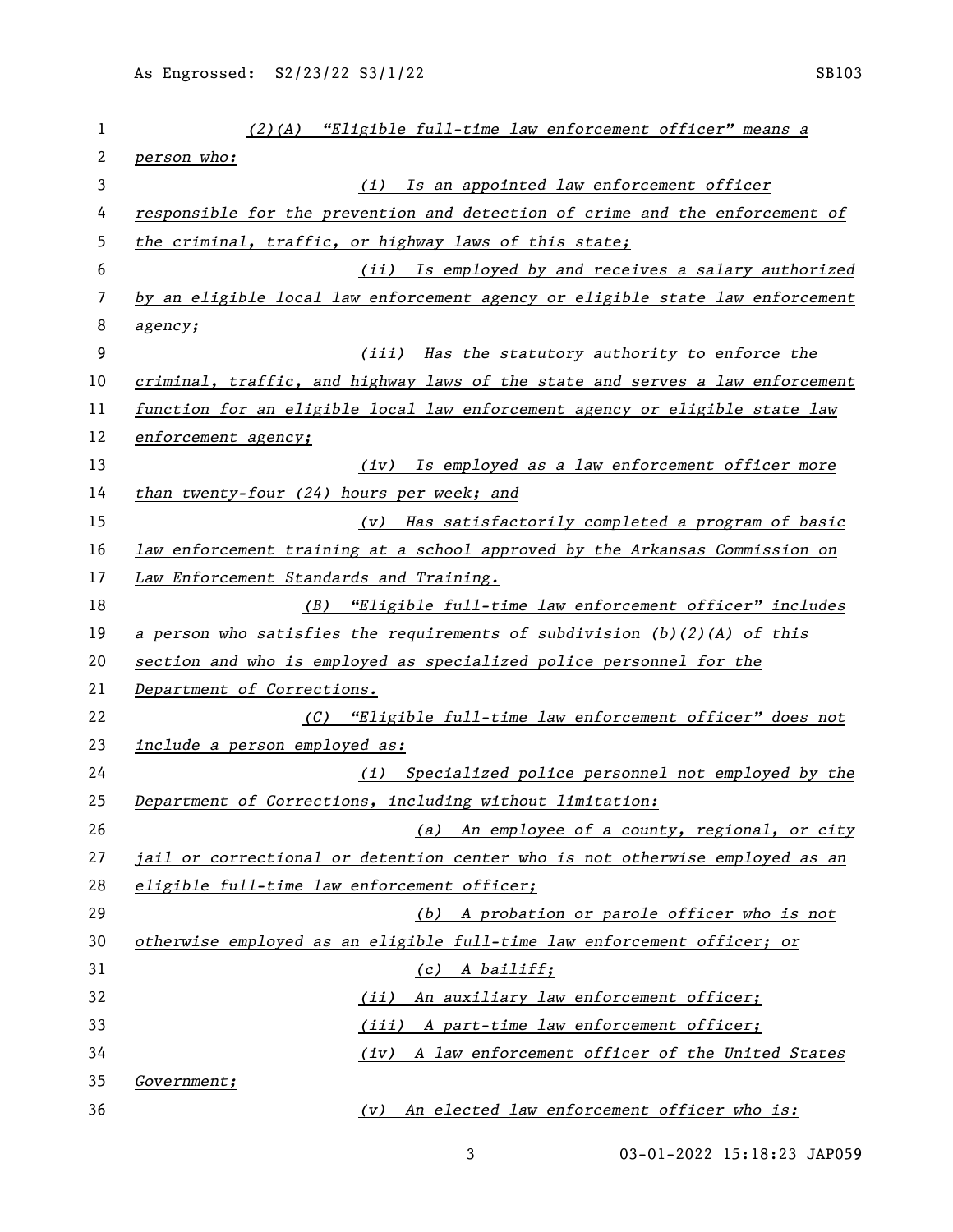| 1  | Not a certified law enforcement officer;<br>(a)                               |
|----|-------------------------------------------------------------------------------|
| 2  | Employed as a law enforcement officer no<br>(b)                               |
| 3  | more than twenty-four (24) hours per week; or                                 |
| 4  | $(c)$ Both;                                                                   |
| 5  | An employee of a law enforcement agency, state<br>(vi)                        |
| 6  | agency, or state department who is not primarily involved in law enforcement; |
| 7  | (vii) A law enforcement officer who is currently                              |
| 8  | pending decertification as a law enforcement officer; or                      |
| 9  | (viii) A law enforcement officer primarily employed                           |
| 10 | as a law enforcement officer by an educational institution, including a       |
| 11 | public or private:                                                            |
| 12 | Prekindergarten school;<br>(a)                                                |
| 13 | (b)<br>Primary school;                                                        |
| 14 | (c) Secondary school; or                                                      |
| 15 | Institution of higher education;<br>(d)                                       |
| 16 | (3) "Eligible local law enforcement agency" means the following               |
| 17 | that employ an eligible full-time law enforcement officer:                    |
| 18 | (A) An Arkansas county; or                                                    |
| 19 | An Arkansas municipal police department;<br>( <i>B</i> )                      |
| 20 | "Eligible state law enforcement agency" means the Department<br>(4)           |
| 21 | of Public Safety and the Department of Corrections;                           |
| 22 | "Part-time law enforcement officer" means a person who:<br>(5)                |
| 23 | Is employed by and receives a salary authorized by a<br>(A)                   |
| 24 | law enforcement agency;                                                       |
| 25 | (B) Has the statutory authority to enforce the criminal,                      |
| 26 | traffic, or highway laws of this state; and                                   |
| 27 | (C) Is employed as a law enforcement officer no more than                     |
| 28 | twenty-four (24) hours per week;                                              |
| 29 | (6) "Retirement of the eligible full-time law enforcement                     |
| 30 | officer" means that an eligible full-time law enforcement officer has ceased  |
| 31 | employment as an eligible full-time law enforcement officer with an eligible  |
| 32 | local law enforcement agency or eligible state law enforcement agency and is  |
| 33 | scheduled or otherwise approved by the applicable retirement system or plan   |
| 34 | to draw retirement benefits as a retired eligible full-time law enforcement   |
| 35 | officer; and                                                                  |
| 36 | "Specialized police personnel" means a full-time or part-<br>(7)              |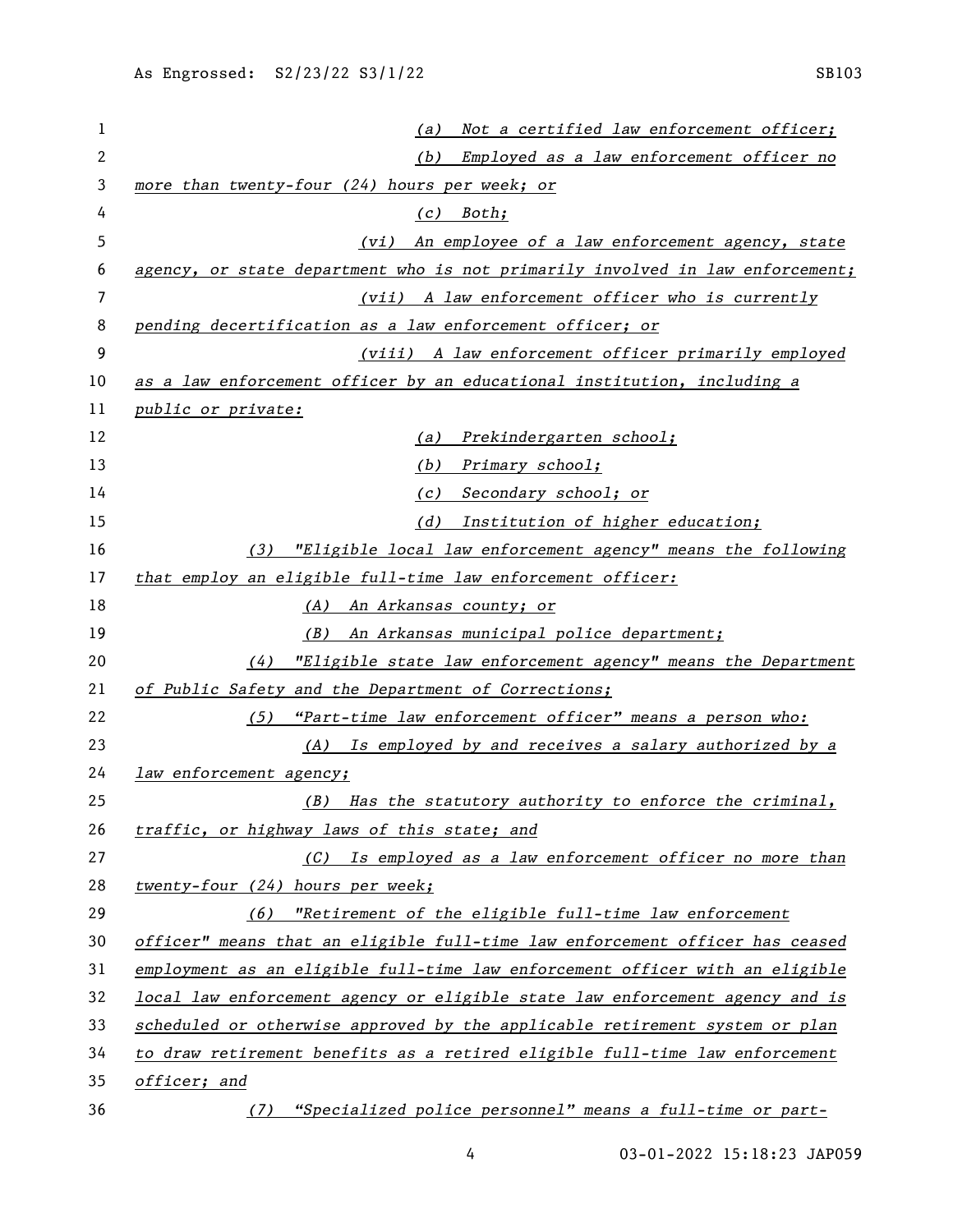| 1  | time law enforcement officer authorized by statute or employed by a law       |
|----|-------------------------------------------------------------------------------|
| 2  | enforcement agency whose duty as prescribed by law or ordinance is enforcing  |
| 3  | some part of the criminal or highway laws of this state and whose authority   |
| 4  | is limited to the facility or area in which he or she works.                  |
| 5  | $(c)(1)$ Subject to an appropriation provided by the General Assembly,        |
| 6  | an eligible full-time law enforcement officer who is:                         |
| 7  | (A) Employed by an eligible state law enforcement agency                      |
| 8  | or an eligible local law enforcement agency on July 1, 2022, is eligible to   |
| 9  | receive a one-time salary stipend as described under subsection (g) of this   |
| 10 | section upon verification of eligibility for the salary stipend by the        |
| 11 | Division of Law Enforcement Standards and Training; or                        |
| 12 | (B) First employed by an eligible local law enforcement                       |
| 13 | agency or an eligible state law enforcement agency after July 1, 2022, but on |
| 14 | or before January 31, 2023, shall receive a one-time salary stipend as        |
| 15 | described under subsection $(g)$ of this section upon certification to the    |
| 16 | division by the eligible local law enforcement agency or eligible state law   |
| 17 | enforcement agency that the eligible full-time law enforcement officer is     |
| 18 | currently employed by the eligible local law enforcement agency or eligible   |
| 19 | state law enforcement agency as a full-time law enforcement officer at the    |
| 20 | time of certification to the division.                                        |
| 21 | (2) An eligible local law enforcement agency is required as a                 |
| 22 | condition of receiving funding for the salary stipends provided for under     |
| 23 | this section to:                                                              |
| 24 | (A) Proactively request to the division for the salary                        |
| 25 | stipend funds to be distributed to an eligible full-time law enforcement      |
| 26 | officer;                                                                      |
| 27 | (B)<br>Acknowledge that:                                                      |
| 28 | The funding provided for under this section is a<br>(i)                       |
| 29 | one-time disbursement and that request for and subsequent receipt of funding  |
| 30 | for the salary stipends does not in any manner entitle the eligible local law |
| 31 | enforcement agency for additional funding for future salary stipends; and     |
| 32 | (ii) If the funds are received by the eligible local                          |
| 33 | law enforcement agency, the state is no longer responsible to an individual   |
| 34 | eligible full-time law enforcement officer who is employed by the eligible    |
| 35 | local law enforcement agency for payment of the salary stipend provided for   |
| 36 | under this section;                                                           |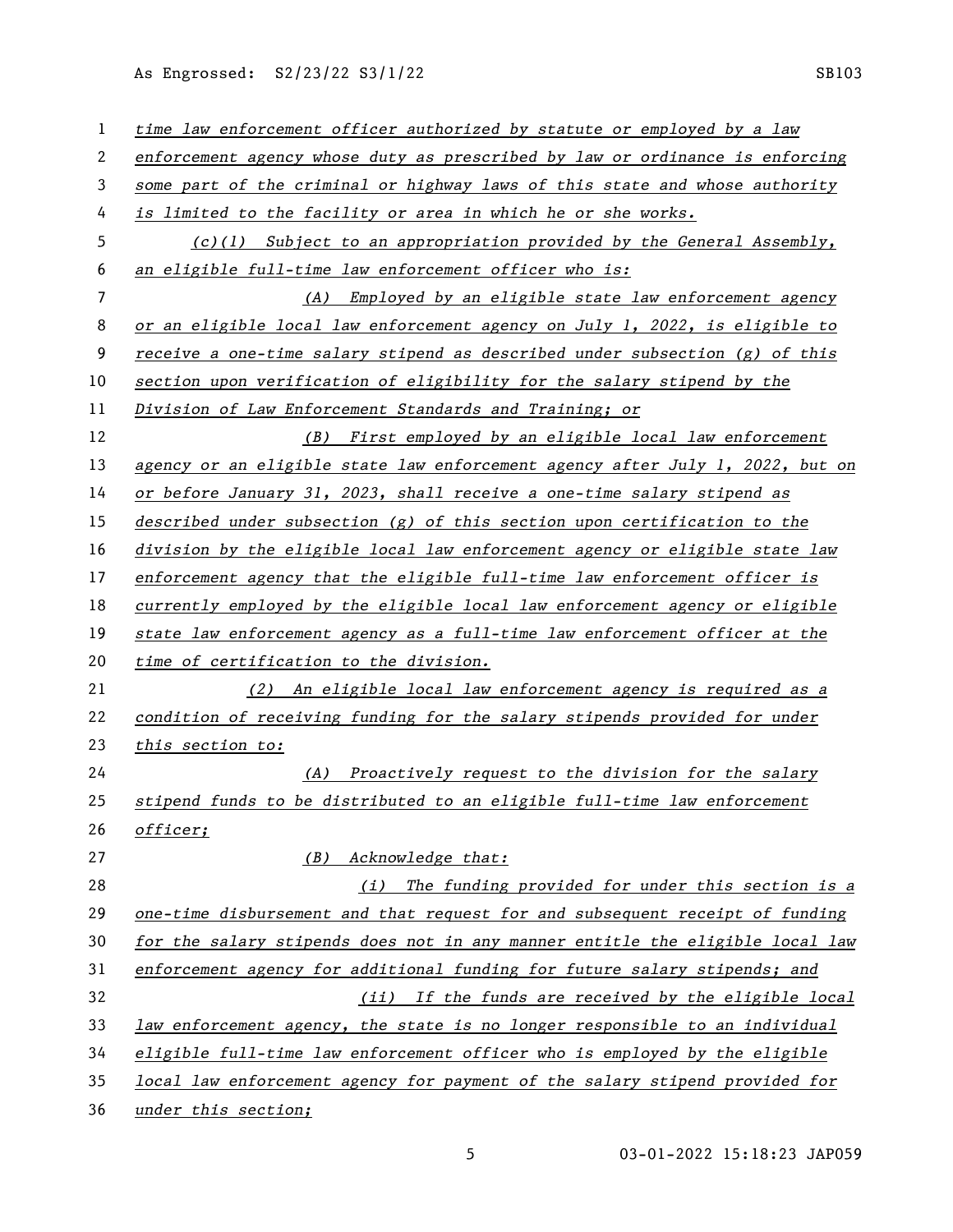| 1            | (C) Adjust the eligible local law enforcement agency's                         |
|--------------|--------------------------------------------------------------------------------|
| $\mathbf{2}$ | budget to permit the disbursement of the salary stipends to the eligible       |
| 3            | local law enforcement agency's full-time law enforcement officers as the       |
| 4            | local governing body requires; and                                             |
| 5            | (D) Agree to being subject to audit by Arkansas                                |
| 6            | Legislative Audit concerning the request for, receipt of, and disbursement of  |
| 7            | the salary stipend funding.                                                    |
| 8            | $(d)(1)$ Between July 1, 2022, and August 1, 2022, an eligible local law       |
| 9            | enforcement agency or an eligible state law enforcement agency that requests   |
| 10           | funding for the salary stipends provided for under this section shall provide  |
| 11           | a certification on a form provided by the division that identifies each        |
| 12           | eligible full-time law enforcement officer employed by the eligible local law  |
| 13           | enforcement agency or eligible state law enforcement agency as a full-time     |
| 14           | law enforcement officer on July 1, 2022.                                       |
| 15           | (2) The form shall be signed by the chief law enforcement                      |
| 16           | officer of the eligible local law enforcement agency or eligible state law     |
| 17           | enforcement agency and shall include:                                          |
| 18           | $(A)$ The name of the eligible full-time law enforcement                       |
| 19           | officer;                                                                       |
| 20           | The date the eligible full-time law enforcement<br>(B)                         |
| 21           | officer began his or her current employment with the eligible local law        |
| 22           | enforcement agency or eligible state law enforcement agency as a full-time     |
| 23           | law enforcement officer; and                                                   |
| 24           | (C) Any other information required by the division to                          |
| 25           | properly verify eligibility for the salary stipend provided for by this        |
| 26           | section.                                                                       |
| 27           | (e) As soon as practicable, an eligible local law enforcement agency           |
| 28           | or an eligible state law enforcement agency that employs an eligible full-     |
| 29           | time law enforcement officer after July 1, 2022, but on or before January 31,  |
| 30           | 2023, shall provide the form under subdivision $(d)(1)$ of this section to the |
| 31           | division for the eligible full-time law enforcement officer.                   |
| 32           | (f) The division shall:                                                        |
| 33           | Deny any form received under this section from an eligible<br>(1)              |
| 34           | local law enforcement agency or eligible state law enforcement agency for an   |
| 35           | eligible full-time law enforcement officer first employed as a full-time law   |
| 36           | enforcement officer after January 31, 2023;                                    |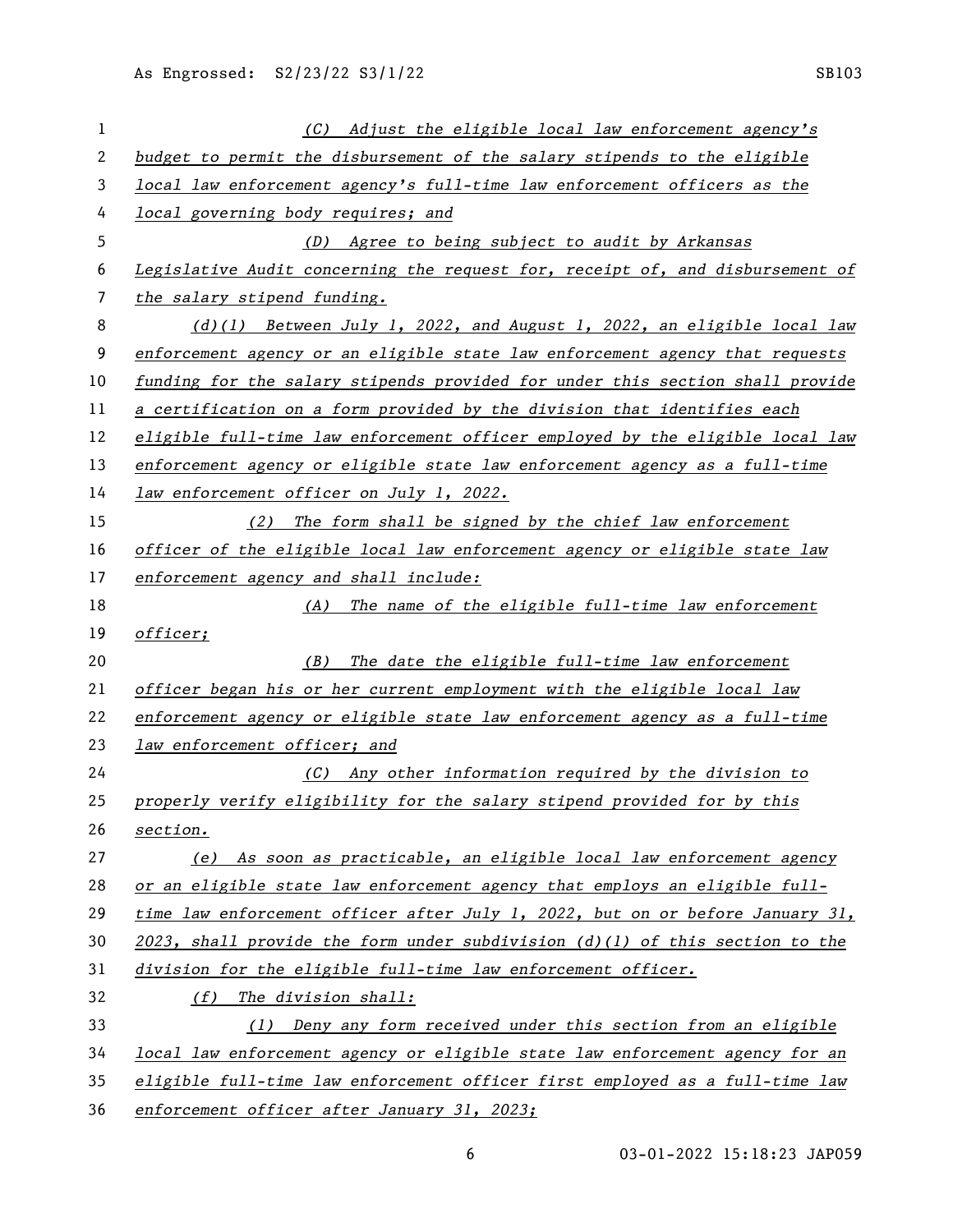| 1  | Deny any form received under this section from an eligible<br>(2)             |
|----|-------------------------------------------------------------------------------|
| 2  | local law enforcement agency or eligible state law enforcement agency if the  |
| 3  | form is received after June 1, 2023;                                          |
| 4  | (3) Verify that each full-time law enforcement officer certified              |
| 5  | to the division as eligible for the salary stipend satisfies the employment,  |
| 6  | training, and other requirements for eligibility;                             |
| 7  | $(4)$ Provide a certification to the Secretary of the Department              |
| 8  | of Finance and Administration that includes the following information:        |
| 9  | (A) The name of each eligible local law enforcement agency                    |
| 10 | and eligible state law enforcement agency employing an eligible full-time law |
| 11 | enforcement officer;                                                          |
| 12 | The name of any eligible full-time law enforcement<br>(B)                     |
| 13 | officer employed by an eligible local law enforcement agency or an eligible   |
| 14 | state law enforcement agency that qualifies for the salary stipend provided   |
| 15 | for by this section; and                                                      |
| 16 | (C) Any other information required by the secretary to                        |
| 17 | properly issue payments to an eligible local law enforcement agency or an     |
| 18 | eligible state law enforcement agency under this section; and                 |
| 19 | (5) Adopt a form to be signed by an eligible full-time law                    |
| 20 | enforcement officer prior to receiving the salary stipend acknowledging that  |
| 21 | the eligible full-time law enforcement officer:                               |
| 22 | Has read the requirements to receive and retain the<br>(A)                    |
| 23 | salary stipend;                                                               |
| 24 | Satisfies the requirements of this section to receive<br>( <i>B</i> )         |
| 25 | the salary stipend; and                                                       |
| 26 | (C) Is required by law to return the salary stipend to the                    |
| 27 | eligible local law enforcement agency or eligible state law enforcement       |
| 28 | agency issuing the salary stipend should he or she fail to comply with the    |
| 29 | requirements to retain the salary stipend.                                    |
| 30 | $(g)(1)$ The secretary, in his or her capacity as Chief Fiscal Officer        |
| 31 | of the State, shall:                                                          |
| 32 | Transfer funds from the Law Enforcement Stipend Grant<br>(A)                  |
| 33 | Sub-fund in the Miscellaneous Agencies Fund Account for use in issuing        |
| 34 | payments to an eligible local law enforcement agency or an eligible state law |
| 35 | enforcement agency under this section;                                        |
| 36 | (B) Issue a salary stipend to each eligible local law                         |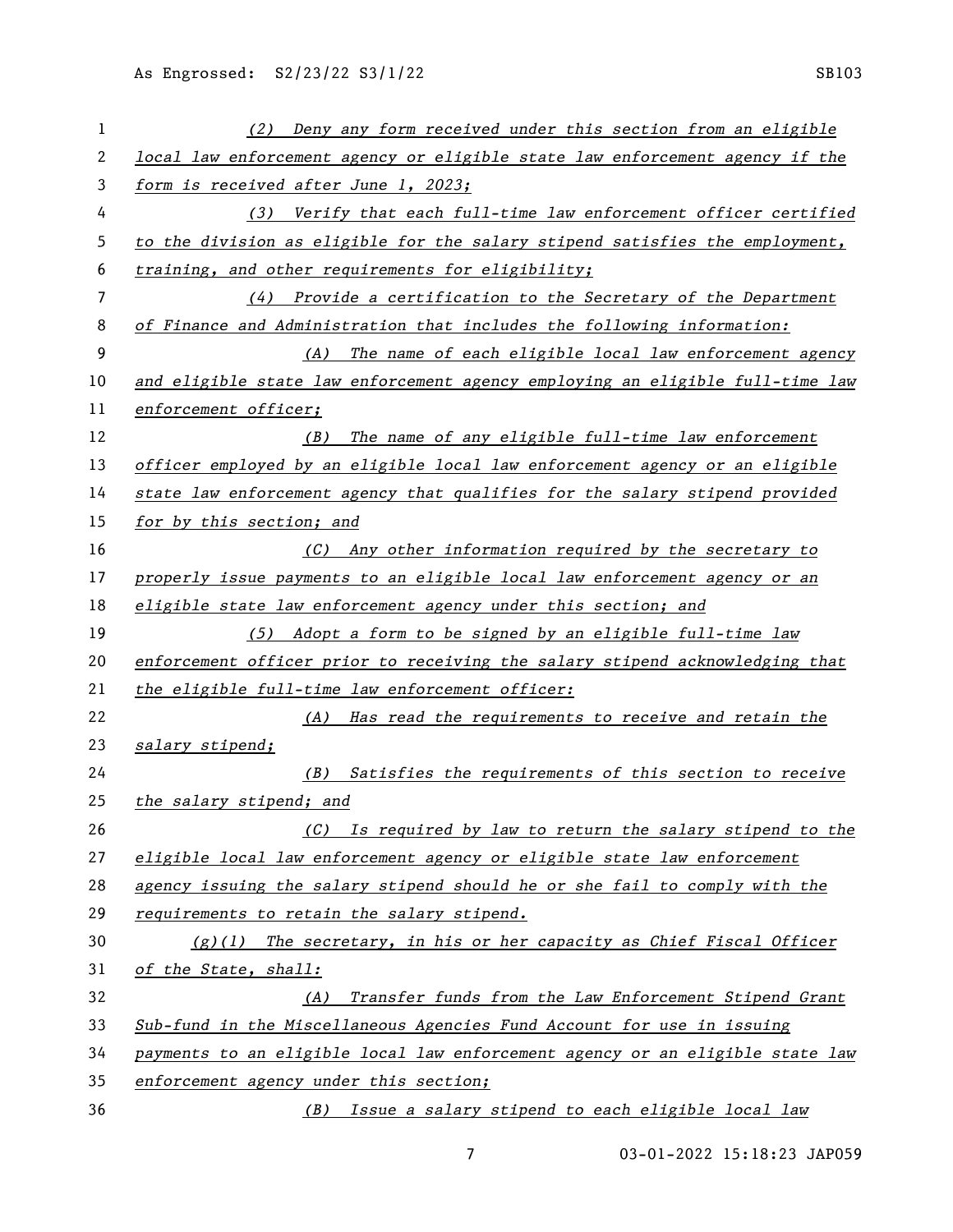| 1  | enforcement agency equal to:                                                  |
|----|-------------------------------------------------------------------------------|
| 2  | Five thousand dollars $(55,000)$ for each eligible<br>(i)                     |
| 3  | full-time law enforcement officer certified by the division and employed by   |
| 4  | that eligible local law enforcement agency as a full-time law enforcement     |
| 5  | officer; and                                                                  |
| 6  | The employer's matching share of Social<br>(iii)                              |
| 7  | Security and Medicare taxes due on that salary stipend as required by federal |
| 8  | law in effect on January 1, 2022;                                             |
| 9  | (C) Initiate a fund transfer for a salary stipend to the                      |
| 10 | appropriate state agency fund for an eligible state law enforcement agency    |
| 11 | employing a full-time law enforcement officer, as follows:                    |
| 12 | (i) The fund transfer shall be equal to:                                      |
| 13 | (a) Two thousand dollars (\$2,000) for each                                   |
| 14 | eligible full-time law enforcement officer certified by the division and      |
| 15 | employed by that eligible state law enforcement agency unless the eligible    |
| 16 | full-time law enforcement officer has the primary job responsibility of       |
| 17 | supervising parolees and probationers, in which case the amount is five       |
| 18 | thousand dollars $(55,000)$ ; and                                             |
| 19 | (ii) The employer's matching share of Social                                  |
| 20 | Security and Medicare taxes due on that salary stipend as required by federal |
| 21 | law in effect on January 1, 2022; and                                         |
| 22 | (D) Deny payment of the salary stipend based on a                             |
| 23 | certification form received from the division after June 15, 2023.            |
| 24 | (2) An eligible full-time law enforcement officer shall not be                |
| 25 | awarded more than one (1) salary stipend under this section even if the       |
| 26 | eligible full-time law enforcement officer is employed by more than one (1)   |
| 27 | eligible local law enforcement agency or eligible state law enforcement       |
| 28 | agency during the applicable time period described under this section.        |
| 29 | Both an eligible local law enforcement agency and an eligible<br>(h)          |
| 30 | state law enforcement agency shall:                                           |
| 31 | (1) Pay the salary stipend under this section to an eligible                  |
| 32 | full-time law enforcement officer in the eligible full-time law enforcement   |
| 33 | officer's next paycheck or as soon as practicable following receipt of funds  |
| 34 | from the secretary;                                                           |
| 35 | Withhold from the salary stipend income taxes, the<br>(2)                     |
| 36 | employee's share of Social Security and Medicare taxes, and any other         |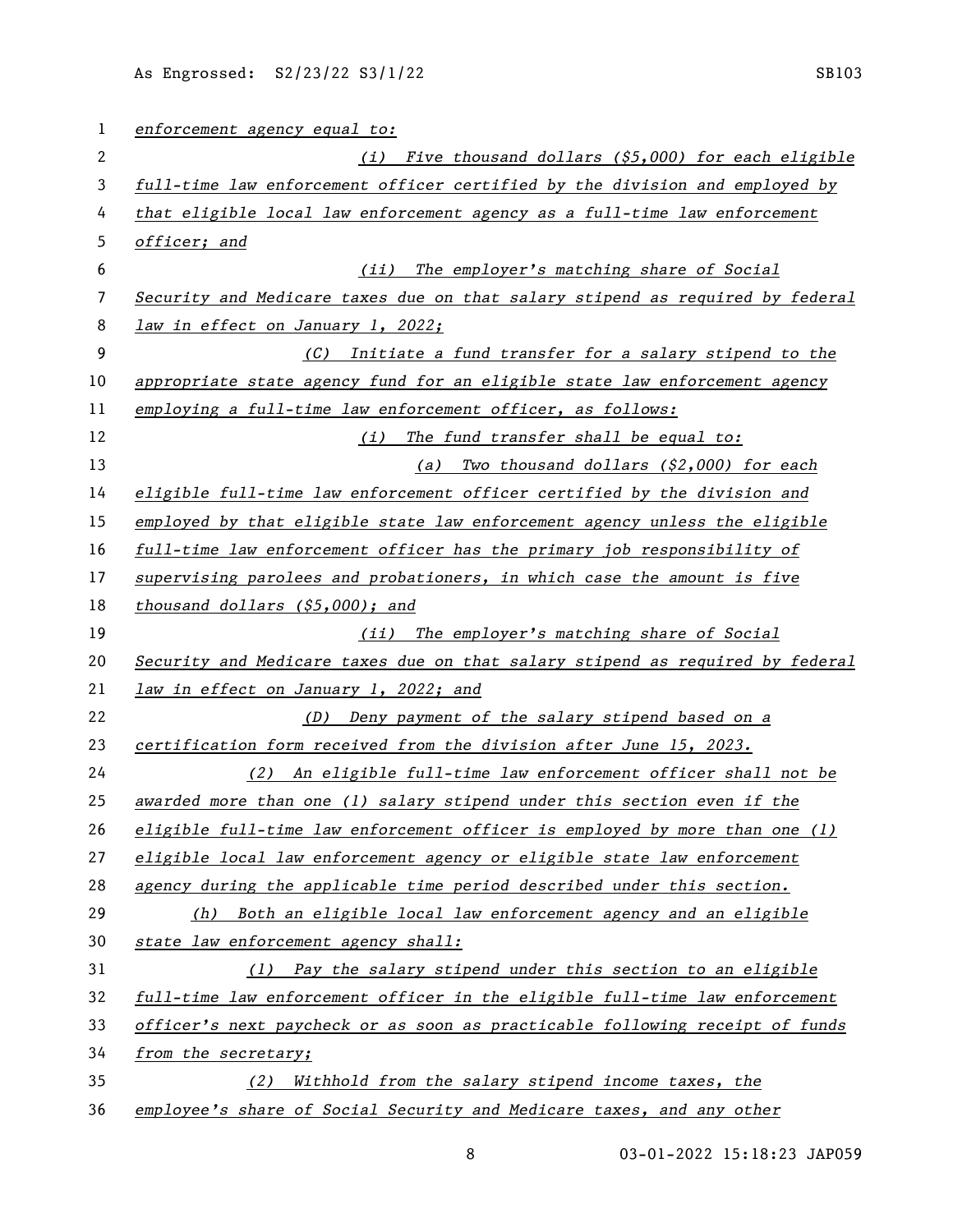| $\mathbf{1}$   | withholdings required by state or federal law or required by court order;     |
|----------------|-------------------------------------------------------------------------------|
| $\overline{c}$ | (3) Verify that salary stipends are only issued to persons                    |
| 3              | meeting the eligibility requirements of this section; and                     |
| 4              | (4) Shall not use the funds under this section for any other                  |
| 5              | purpose.                                                                      |
| 6              | $(i)(1)$ Funds received under this section shall be returned to the           |
| 7              | secretary by the eligible local law enforcement agency or eligible state law  |
| 8              | enforcement agency if it is later determined that a person certified by the   |
| 9              | division as eligible for the salary stipend was actually ineligible for the   |
| 10             | salary stipend.                                                               |
| 11             | (2) A person who receives the salary stipend provided for by                  |
| 12             | this section who is subsequently decertified as a law enforcement officer     |
| 13             | shall immediately return the salary stipend to the eligible local law         |
| 14             | enforcement agency or eligible state law enforcement agency issuing the       |
| 15             | salary stipend if the decertification becomes effective within one hundred    |
| 16             | eighty (180) days of the date the person received the salary stipend.         |
| 17             | (3) An eligible full-time law enforcement officer who receives                |
| 18             | the salary stipend provided for by this section and who resigns his or her    |
| 19             | employment or ceases to be employed with an eligible local law enforcement    |
| 20             | agency or an eligible state law enforcement agency within one hundred eighty  |
| 21             | (180) days of receiving the salary stipend shall immediately return the       |
| 22             | salary stipend to the eligible local law enforcement agency or eligible state |
| 23             | law enforcement agency issuing the salary stipend unless the resignation or   |
| 24             | cessation of employment occurred:                                             |
| 25             | (A) To immediately accept employment as an eligible full-                     |
| 26             | time law enforcement officer with another eligible local law enforcement      |
| 27             | agency or an eligible state law enforcement agency;                           |
| 28             | As a result of the death of the eligible full-time law<br>(B)                 |
| 29             | enforcement officer;                                                          |
| 30             | As a result of the retirement of the eligible full-<br>(C)                    |
| 31             | time law enforcement officer;                                                 |
| 32             | (D) Due to a medical necessity of the eligible full-time                      |
| 33             | law enforcement officer or a member of the eligible full-time law enforcement |
| 34             | officer's family; or                                                          |
| 35             | For reasons beyond the eligible full-time law<br>(E)                          |
| 36             | enforcement officer's control.                                                |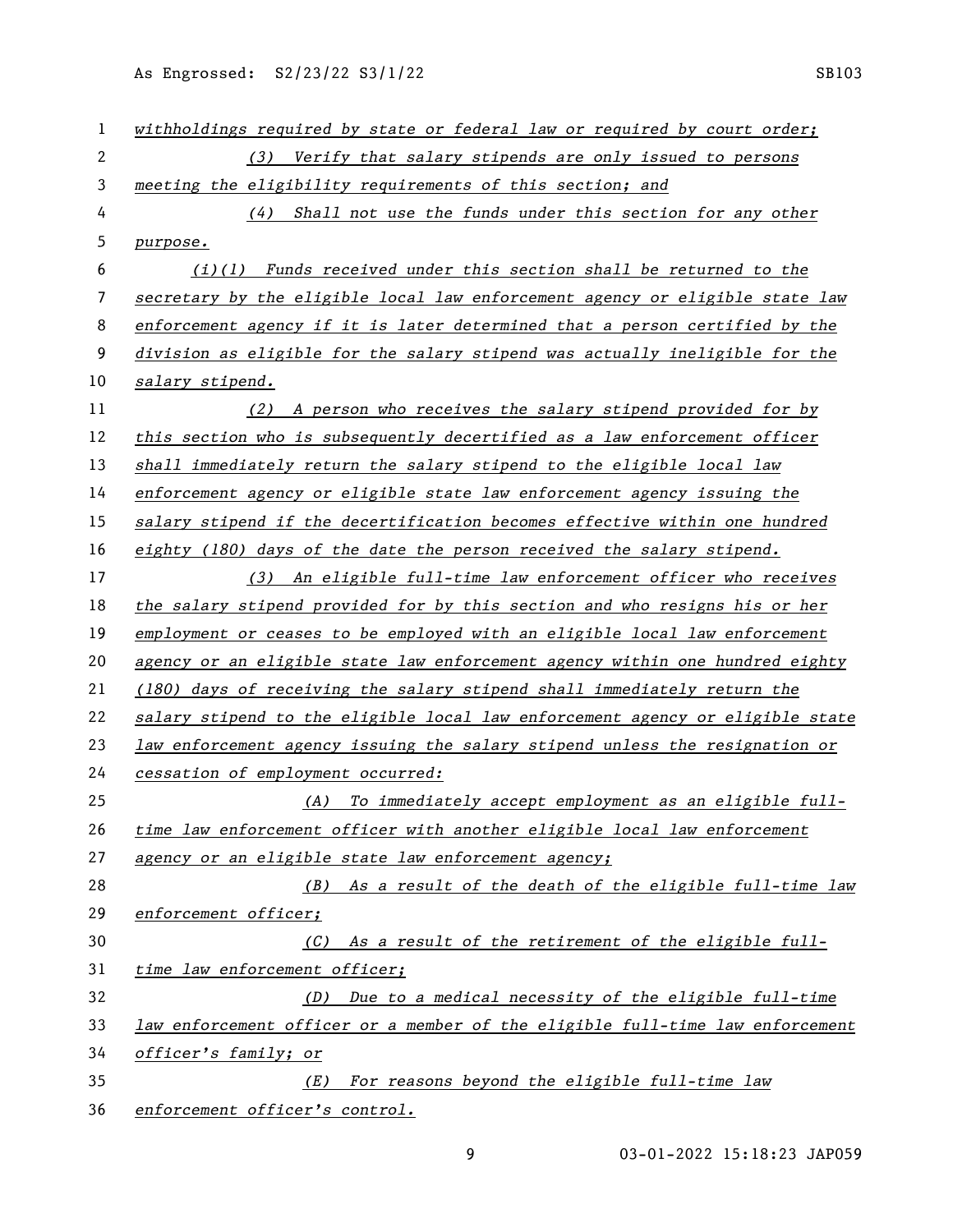| 1            | (4) An eligible local law enforcement agency or an eligible                           |
|--------------|---------------------------------------------------------------------------------------|
| $\mathbf{2}$ | state law enforcement agency that receives a return of a salary stipend under         |
| 3            | subdivision (i)(2) or subdivision (i)(3) of this section shall return the             |
| 4            | returned salary stipend to the secretary immediately following receipt of the         |
| 5            | returned salary stipend.                                                              |
| 6            | $(5)(A)$ If the division or the secretary determines that an                          |
| 7            | eligible local law enforcement agency of a county, city, or town has failed           |
| 8            | to properly pay the salary stipend to an eligible full-time law enforcement           |
| 9            | officer as required by this section or has failed to return a salary stipend          |
| 10           | returned by an eligible full-time law enforcement officer who was                     |
| 11           | decertified, resigned, or otherwise ceased employment, the division or the            |
| 12           | secretary shall notify the Treasurer of State.                                        |
| 13           | (B) Upon notification under subdivision (i)(5)(A) of this                             |
| 14           | section, the Treasurer of State shall then withhold from the county or                |
| 15           | municipal aid of the county, city, or town an amount equal to the funds that          |
| 16           | were improperly paid to the eligible full-time law enforcement officer or not         |
| 17           | properly returned and shall remit those amounts to the secretary for deposit          |
| 18           | into the General Revenue Allotment Reserve Fund.                                      |
| 19           | $(6)(A)(i)$ An eligible local law enforcement agency that                             |
| 20           | knowingly fails to abide by the requirements of this subsection is subject to         |
| 21           | an administrative penalty equaling ten percent $(102)$ of the funds received          |
| 22           | and wrongfully or improperly returned, plus interest at the rate of ten               |
| 23           | percent (10%) per annum and any other assessed fees, as determined by the             |
| 24           | secretary.                                                                            |
| 25           | (ii) Administrative penalties, interest, and fees                                     |
| 26           | under subdivision $(i)$ $(6)$ $(A)$ $(i)$ of this section shall be deposited into the |
| 27           | General Revenue Allotment Reserve Fund.                                               |
| 28           | $(B)(i)$ An appeal from an adverse decision by the secretary                          |
| 29           | concerning the failure to abide by the requirements of this subsection may be         |
| 30           | made to the Legislative Council, or if the General Assembly is in session,            |
| 31           | the Joint Budget Committee, which shall proceed with hearing the appeal               |
| 32           | subject to the rules of the Legislative Council, or if applicable, the Joint          |
| 33           | Budget Committee.                                                                     |
| 34           | The Legislative Council or, if applicable,<br>(iii)                                   |
| 35           | Joint Budget Committee, may issue an advisory opinion as to the validity of           |
| 36           | the appeal and shall forward the advisory opinion to the Director of the              |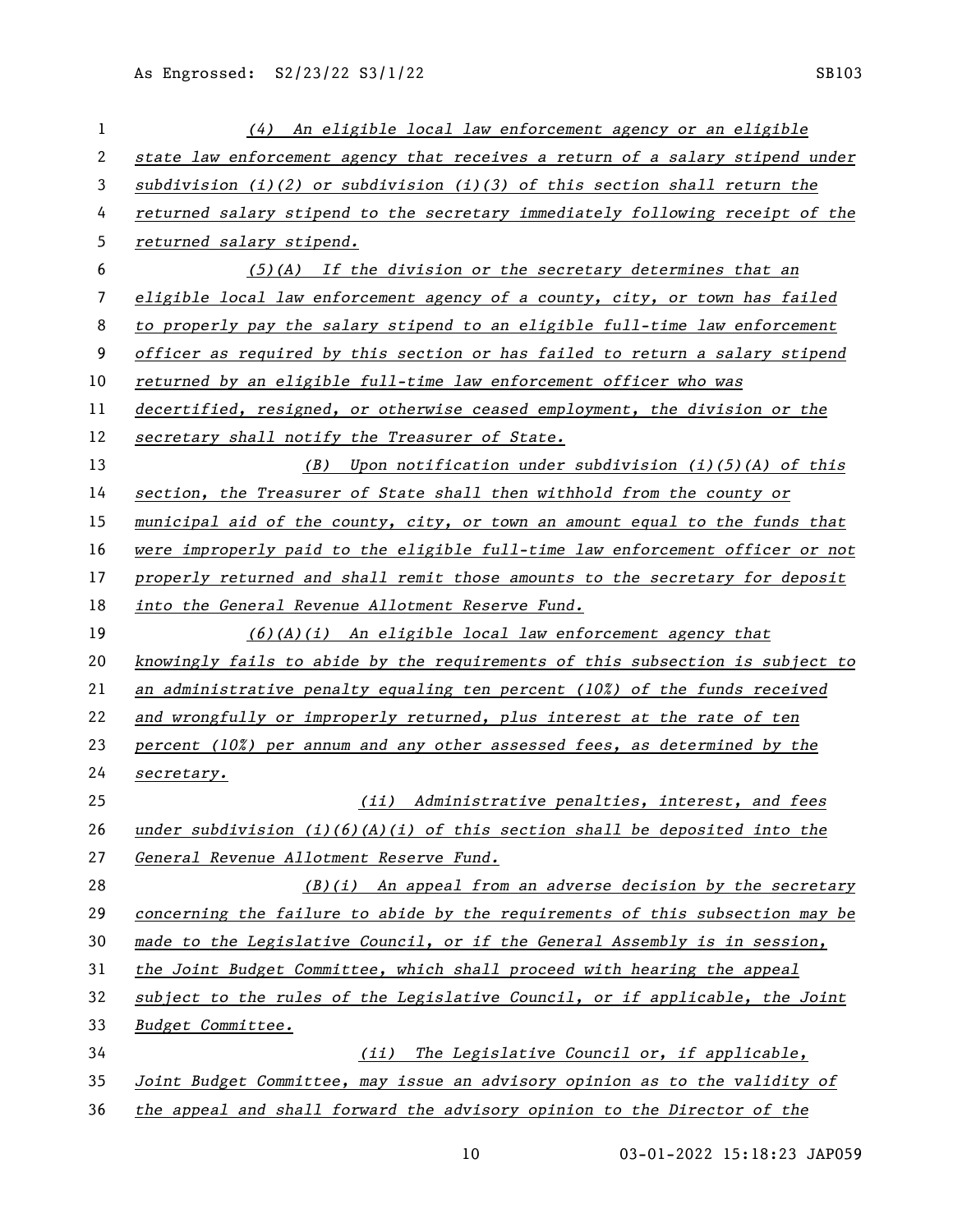| 1  | Department of Finance and Administration.                                        |
|----|----------------------------------------------------------------------------------|
| 2  | $(j)(1)$ By June 30, 2023, an eligible local law enforcement agency or           |
| 3  | an eligible state law enforcement agency receiving funds under this section      |
| 4  | shall submit a report to the division certifying that each eligible full-time    |
| 5  | law enforcement officer who was verified by the division received the salary     |
| 6  | stipend and the amount paid to each eligible full-time law enforcement           |
| 7  | officer.                                                                         |
| 8  | The division shall prepare and submit a report containing<br>(2)                 |
| 9  | the data described under subdivision $(j)(l)$ of this section to the cochairs    |
| 10 | of the Legislative Council no later than October 1, 2023.                        |
| 11 | The division shall promulgate rules establishing a review process<br>(k)         |
| 12 | to determine:                                                                    |
| 13 | Whether a person was properly denied payment of the salary<br>(1)                |
| 14 | stipend for failure to satisfy the requirements necessary to qualify as an       |
| 15 | eligible full-time law enforcement officer; and                                  |
| 16 | Whether a person was properly required to return the salary<br>(2)               |
| 17 | stipend.                                                                         |
| 18 |                                                                                  |
| 19 | SECTION 3. SPECIAL LANGUAGE. NOT TO BE INCORPORATED INTO THE ARKANSAS            |
| 20 | CODE NOR PUBLISHED SEPARATELY AS SPECIAL, LOCAL AND TEMPORARY LAW.<br>FUNDING    |
| 21 | TRANSFER. (i) Immediately upon the effective date of this Section or as soon     |
| 22 | as is practicable, the Chief Fiscal Officer of the State shall transfer on       |
| 23 | his or her books and those of the State Treasurer and the Auditor of the         |
| 24 | State the sum of fifty million dollars $( $50,000,000)$ from the General Revenue |
| 25 | Allotment Reserve Fund to the Law Enforcement Stipend Grant Sub-Fund in the      |
| 26 | Miscellaneous Agencies Fund Account to provide funding exclusively for the       |
| 27 | Law Enforcement Stipend Grants Appropriation in Section 1 in this Act to be      |
| 28 | distributed as set out in Law Enforcement Stipend Grants Special Language in     |
| 29 | Section 2 of this Act.                                                           |
| 30 | (ii) Any funds not expended in the Law Enforcement Stipend Grant Sub-            |
| 31 | Fund in the Miscellaneous Agencies Fund Account as established in subsection     |
| 32 | (i) herein after June 30, 2023 shall be transferred to the General Revenue       |
| 33 | Allotment Reserve Fund.                                                          |
| 34 | (iii) The provisions of this section shall be in effect upon passage             |
| 35 |                                                                                  |
|    | and approval through June 30, 2023.                                              |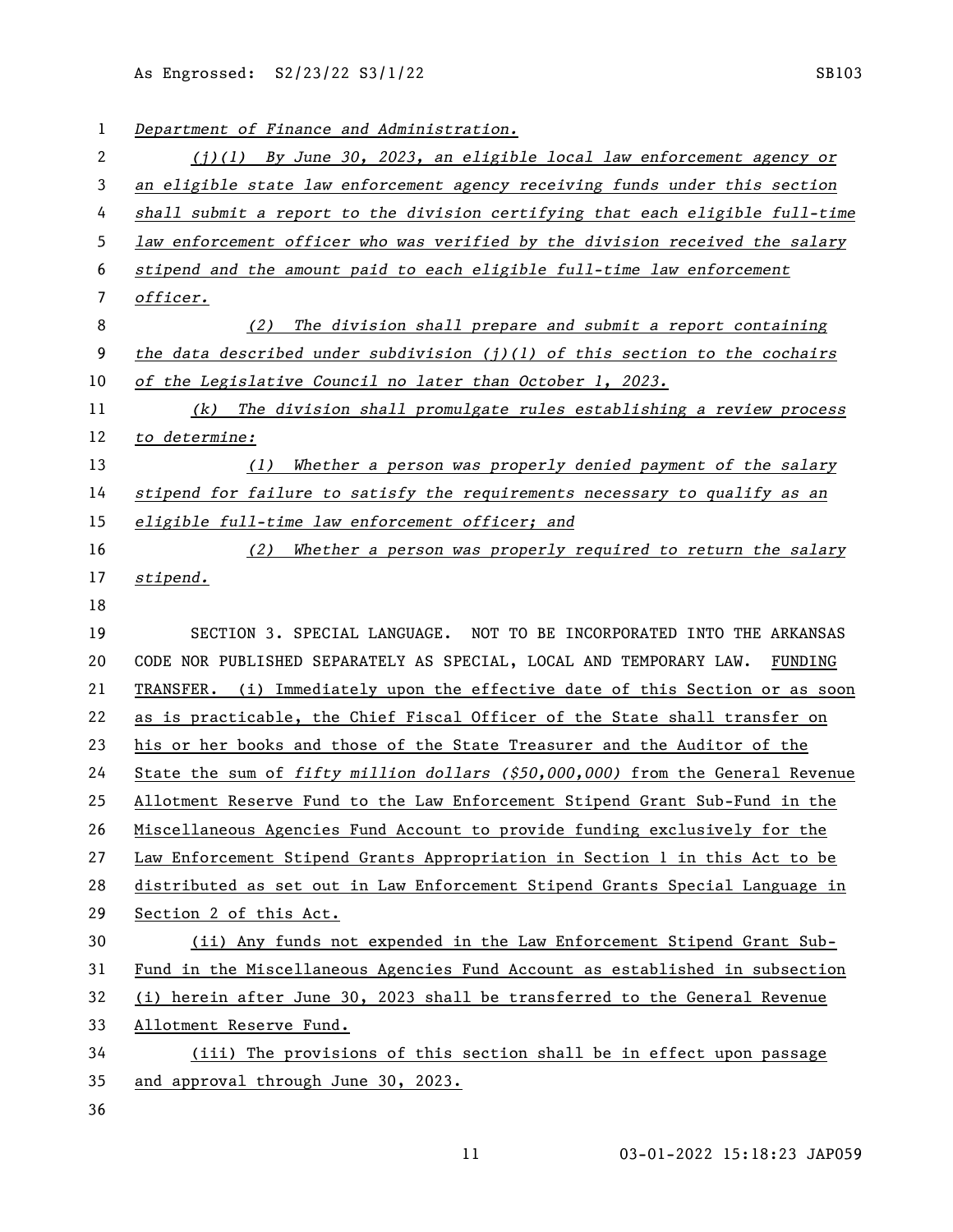SECTION 4. COMPLIANCE WITH OTHER LAWS. Disbursement of funds authorized by this act shall be limited to the appropriation for such agency and funds made available by law for the support of such appropriations; and the restrictions of the State Procurement Law, the General Accounting and Budgetary Procedures Law, the Revenue Stabilization Law, the Regular Salary Procedures and Restrictions Act, or their successors, and other fiscal control laws of this State, where applicable, and regulations promulgated by the Department of Finance and Administration, as authorized by law, shall be strictly complied with in disbursement of said funds.

 SECTION 5. LEGISLATIVE INTENT. It is the intent of the General Assembly that any funds disbursed under the authority of the appropriations contained in this act shall be in compliance with the stated reasons for which this act was adopted, as evidenced by the Agency Requests, Executive Recommendations and Legislative Recommendations contained in the budget manuals prepared by the Department of Finance and Administration, letters, or summarized oral testimony in the official minutes of the Arkansas Legislative Council or Joint Budget Committee which relate to its passage and adoption. 

 SECTION 6. EFFECTIVE DATE. Section 1, 4, and 5 of this act are effective on and after July 1, 2022.

 SECTION 7. EMERGENCY CLAUSE. It is found and determined by the General Assembly of the State of Arkansas that the safety and security of Arkansas citizens and businesses require the presence of a trained workforce of qualified law enforcement officers; that economic conditions have impaired the ability of state and local governments to recruit and retain qualified law enforcement officers; and that Sections 2 and 3 of this act would improve the safety of all citizens by providing immediate financial benefits to encourage the recruitment and retention of qualified law enforcement officers. Therefore, an emergency is declared to exist, and Sections 2 and 3 of this act being immediately necessary for the preservation of the public peace, health, and safety shall become effective on: (1) The date of its approval by the Governor; (2) If the bill is neither approved nor vetoed by the Governor, the expiration of the period of time during which the Governor may veto the